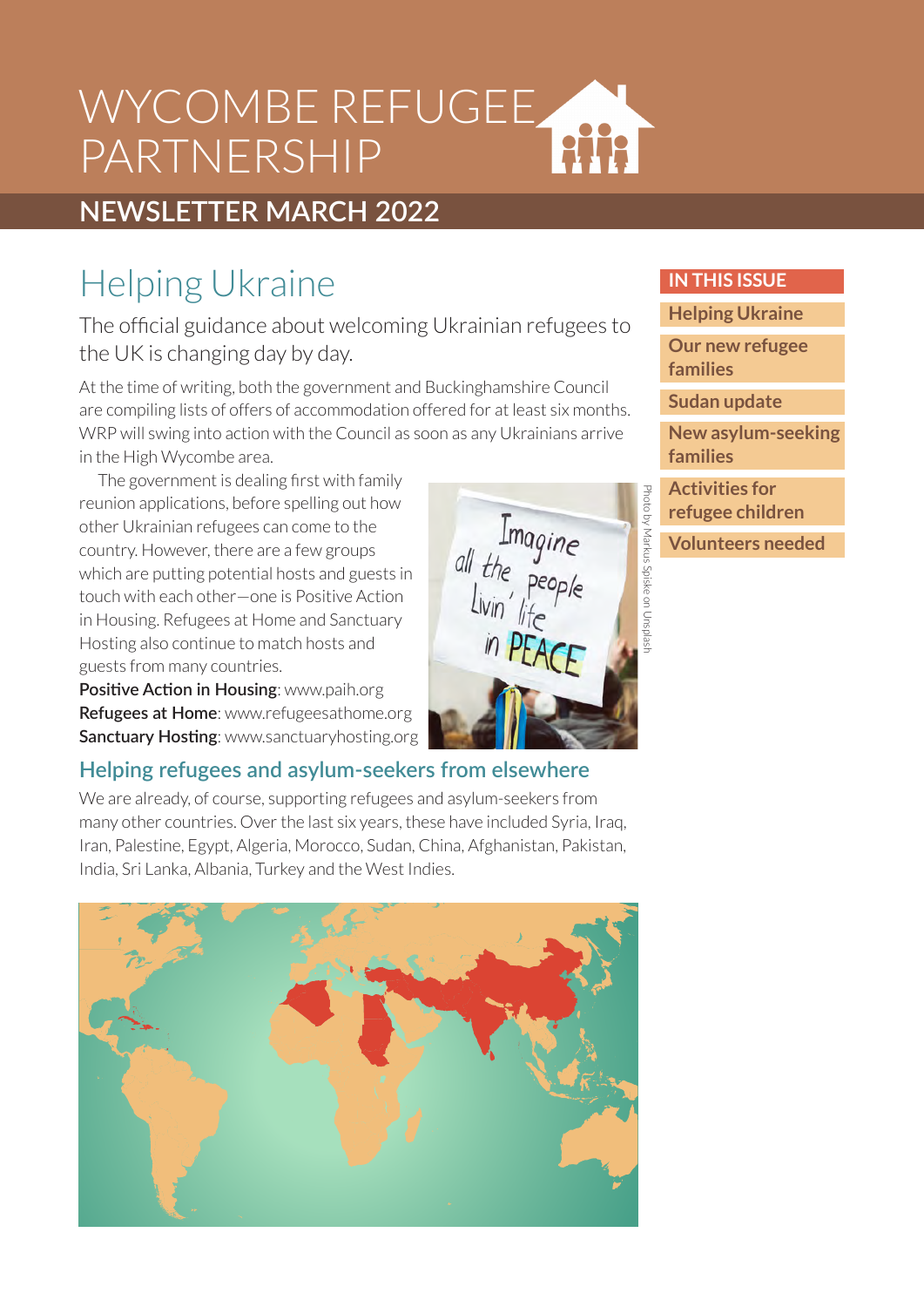# <span id="page-1-0"></span>New refugee families

During the pandemic, very few asylum-seekers have been able to travel to the UK and the Home Office has been extremely slow in processing claims from those who are already here. Latterly, this has been exacerbated by the extra caseloads arising from the arrival of Afghan and Ukrainian refugees. However, we now have two new refugee families and two new asylum-seeking families under our wing in High Wycombe. For safeguarding reasons, we don't mention names and are deliberately vague about details.

### **Afghan family**

The first is the family of Afghan relocatees who stayed in Mellor House briefly in the autumn, before having to go back to the hotel provided by the Home Office to be processed. Months later, they are finally back in High Wycombe, with support from both Buckinghamshire Council and Wycombe Refugee Partnership.

### **Sudanese couple**

We are also welcoming a Sudanese refugee couple from Darfur. They are staying in Mellor House for two or three months with our usual wrap-around package of support. We shall help him to find work and her to access English lessons and then look for affordable long-term accommodation for them.

# The situation in Sudan

Our Administrator, Veronika, has just spent a fortnight in Sudan. We asked her to give us a glimpse of the situation in the country.

This was my second visit to Sudan and the main difference travelling there this time is that the country stands 'at the edge of an abyss', after the former president and dictator Omar al-Bashir was deposed in December 2019 by the military. Following another military coup in October last year, the tensions between the military and civilians are becoming more and more visible. The planned Sudanese transition to democracy is facing challenges and is moving day by day from its original mission.







*Helping to make our families feel at home*

*Graffiti in Sudan. The Arabic text on the left of the picture calls for 'Freedom, Peace, Equality'.*